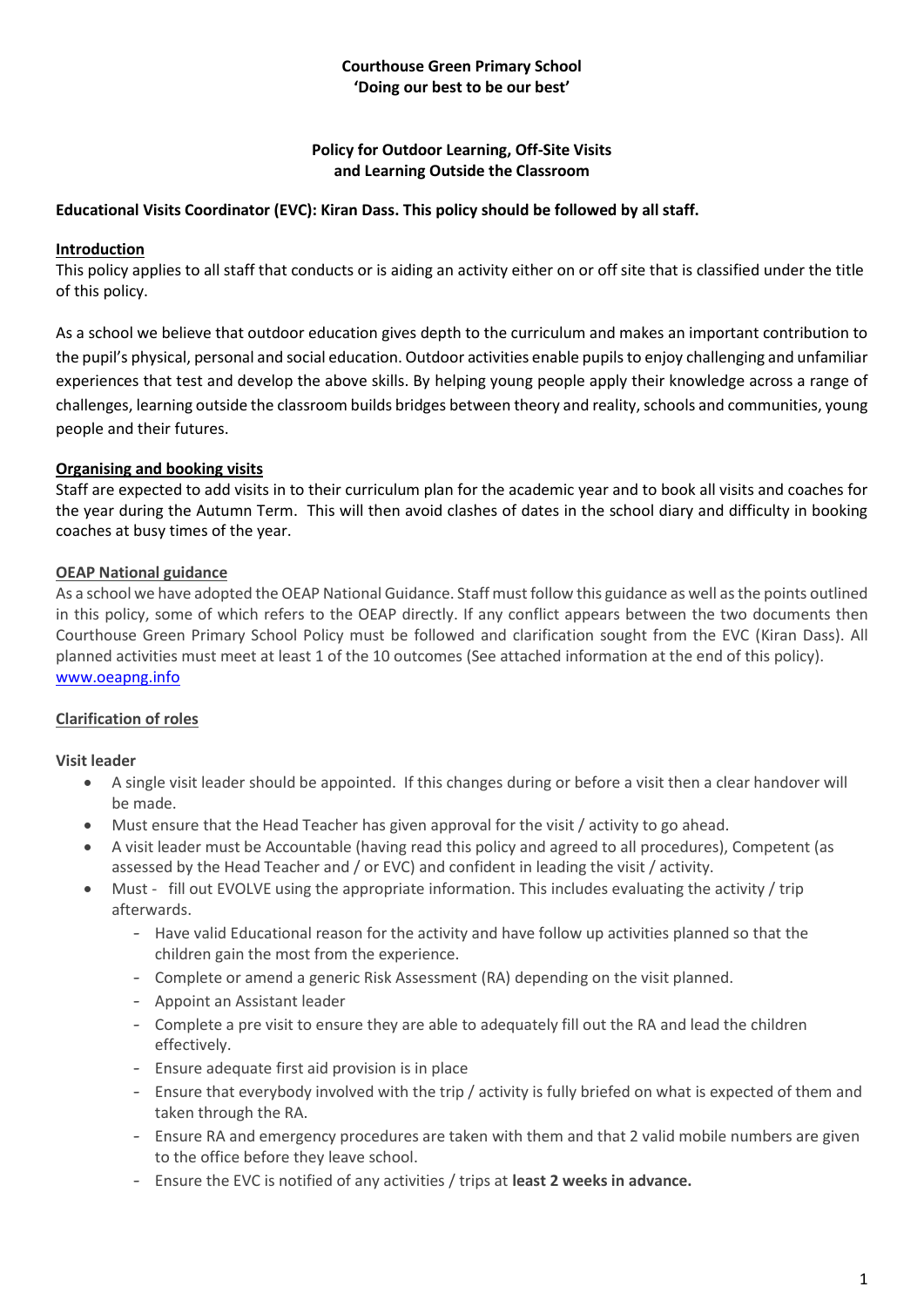## **Assistant leader**

- Must be named on the RA.
- Must be suitably competent and aware of all policies and procedures relating to proposed activity.
- Must be fully briefed to ensure they understand the roles and responsibilities expected of them.
- Must be prepared to take on Visit leader responsibility if the need arises. If this happens then a clear handover must take place and the responsibilities of Visit leader taken on.

## **Head teacher**

- Will ensure the group leader is competent and able to fulfil all responsibilities as outlined above.
- Is responsible for saying if a visit / activity should go ahead, based on risks and costs.
- Has final say on whether all paperwork has been filled out to the appropriate standard (e.gEVOLVE and RA's)
- Will organise appropriate training for staff as they see fit.

## **Educational visits Co-ordinator (EVC)**

- To have an understanding of how outdoor learning, off-site visits and Learning outside the classroom (LOtC) can support a wide range of outcomes and raise achievement.
- Has attended appropriate EVC training.
- Ensure all planned activities meet regulations and guidance
- Ensuring in partnership with the Head teacher that all visit leaders and assistant leaders are competent.
- Ensure all members of staff have read, agreed and understand the policy.
- Will support the Head teacher with approval and decisions.
- Monitor visit leader planning and sample monitoring of visits. As well as ensuring that activities are evaluated appropriately and any action needed is followed up.
- Ensuring that Emergency procedures are in place and each visit leader is aware of them.
- Ensuring that any policies or procedures are reviewed regularly, especially after any serious incidents or system failures.
- Ensuring that there is a procedure for recording near misses / accidents including following these up.

## **Procedural requirements**

- **Evolve and accompanying RA will be filled in at least 2 weeks prior to visit for local activities. For an activity that is residential or adventurous this should be done at least 4 weeks prior.**
- If the activity is seen as particularly high risk or you are leaving the country then it will be necessary to discuss this further with the headteacher before booking and there is a possibility that extra insurance will need to be booked. The school would also take further advice from an accredited school trip adviser.
- Risk Assessment must be filled out (See RA section)
- A pre visit MUST be undertaken if **visit leader** does not have previous working knowledge of the activity/ trin.
- All adults must fulfil their duty of care as outlined on the OEAP website.

## **Using external providers**

- When using an external provider (such as Brandon Marsh or having activities led within school) you do not need a copy of their RA if they hold a valid 'learning outside the classroom quality badge (LOtC) or an AALA adventure mark. This provides assurance that they meet accepted standards of risk management.
- If they do not have the above then you need written confirmation that they have risk management systems in place.

## **THESE SHOULD NOT REPLACE YOUR OWN RA AS THIS IS SPECIFIC TO YOUR CHILDREN'S NEEDS**

• Always ensure there is a clear understanding of who is responsible for 'duty of care' and when. ENSURE there is a clear handover. THERE MUST BE NO GREY AREAS

## **Parental consent**

- Schools are not required to obtain parental consent for pupils to take part in off-site activities that take place within school hours (Nursery aged children are exempt from this). However – It remains school policy that parents will be informed of the trip or activity. This will then be their opportunity to ask to withdraw consent after meeting with the Head teacher.
- If the activity is outside of school hours a consent form can be obtained from the office.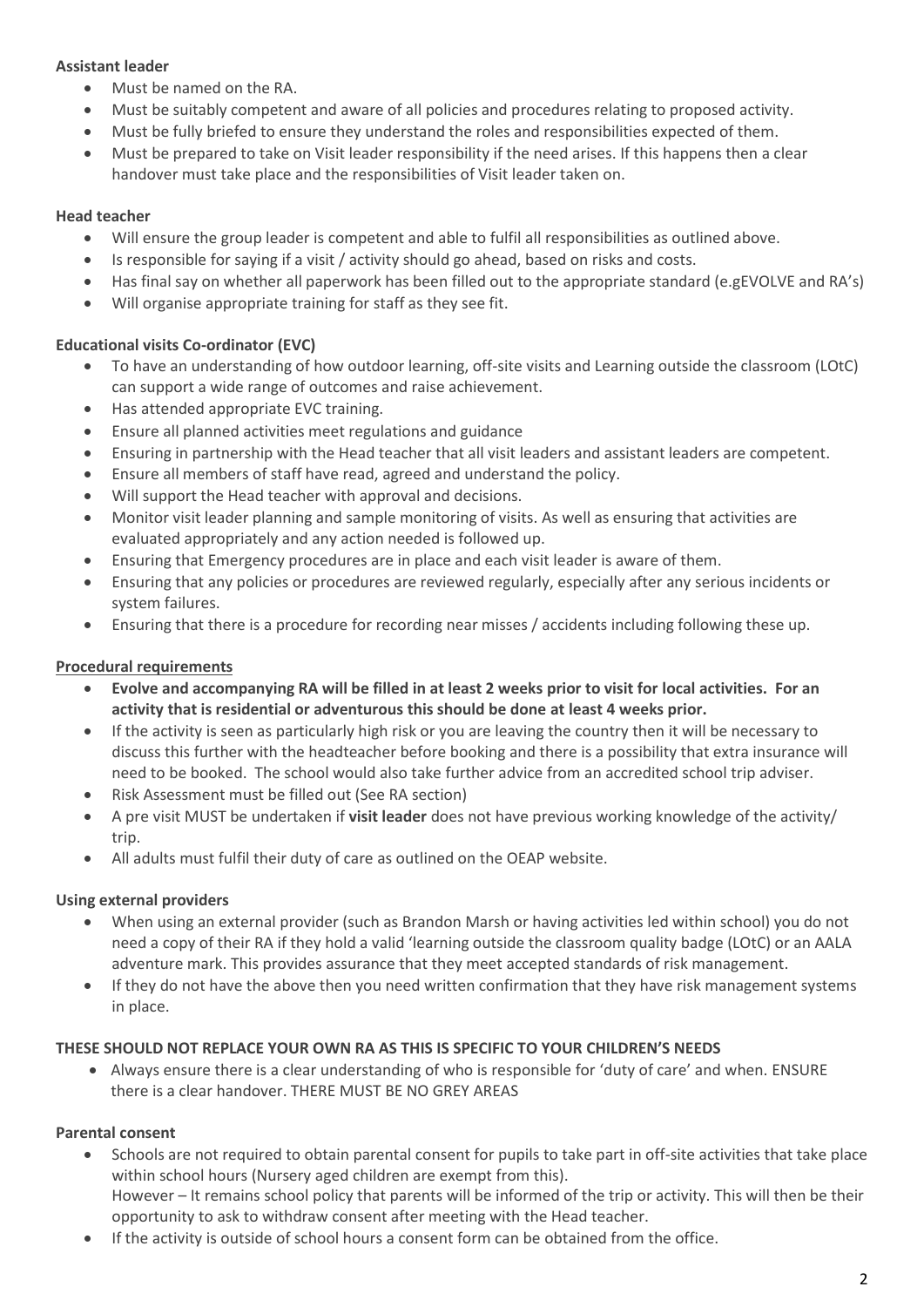• If the activity / trip is classed as adventurous, residential or a compulsory charge made then informed consent MUST be obtained.

# **Special needs**

- If a child attending the activity / trip has specific needs whether this be behavioural, medical or educational then this must be taken into account on the RA with specific arrangements being made and recorded.
- All inhalers / epi pens etc MUST be taken with you. (See RA section)

# **Checking in and out of school**

- Before leaving medical forms for every child must be obtained from the office and taken on the trip.
- Office staff must be informed of which adults and children have gone on any visit for fire regulations
- If changes have been made these MUST be updated onto evolve within 2 weeks

# **Emergencies**

Visit leaders MUST follow emergency procedures outlined on each RA.

# **Monitoring**

Monitoring of; planning, follow up and evaluations of activities / visits will be monitored at the discretion of the Head teacher and EVC to ensure policy and procedures are being followed. This monitoring may include accompanying the group on the visit / activity. **All Visit Leaders should complete a visit evaluation following the visit.**

## **Risk Management and Risk benefit assessment**

*"Young people encountering risk sensibly managed are presented with an unrivalled learning opportunity. Exposure to well managed risk helps children learn important life skills, including how to manage risks for themselves"*

As a school we follow the RADAR model of Risk assessment (See attached sheet) and use SAGED to assess risk. ALL RA'S ARE A WORKING DOCUMENT AND MUST BE TAKEN WITH YOU ON A VISIT / TRIP. **The RA should be collaborative; involving all staff taking part and shared with the children and volunteers before EVERY visit.** 

- For band 1 visits / activities a generic RA can be obtained from the schools system. This must be read and ratios verified. There is an option to alter ratios dependant on your specific groups needs. E.g., 1:1 support for specific need.
- For band 2 or 3 visits an individual RA MUST be completed in the generic format.
- Any accidents or near misses MUST be recorded in the space provided on the RA.
- The RA must then be returned to the office after each visit.
- After each visit an evaluation MUST be completed on EVOLVE, specific to your experience.
- A first aider from school must accompany each trip unless agreed otherwise by the EVC and or Head teacher.

## An RA process should include;

- Clear identification of the anticipated benefits.
- Referral to existing generic RA documents and School policies.
- Reflection on any lessons learned from similar visits.
- Reflection on lessons learned from other parties on similar visits.
- Identification of a plan B
- Fully briefing all staff, volunteers and children.
- Reviewing and evaluating when returning from your visit / activity.

## **Preliminary visit**

- Suitability of the venue must be researched and checked prior to visit / activity so you are fully able to assess its safety. This is essential in enabling you to ensure you can supervise the children effectively.
- Where a preliminary visit is not practicable check if the destination has a nationally accredited provider assurance scheme e.g., LOtC Quality badge (This covers quality and safety) or an AALA Licence (This covers the safety of certain activities).
- A preliminary visit is NOT required if you have successfully planned and lead this specific activity / visit before.
- If in doubt seek advice from the EVC.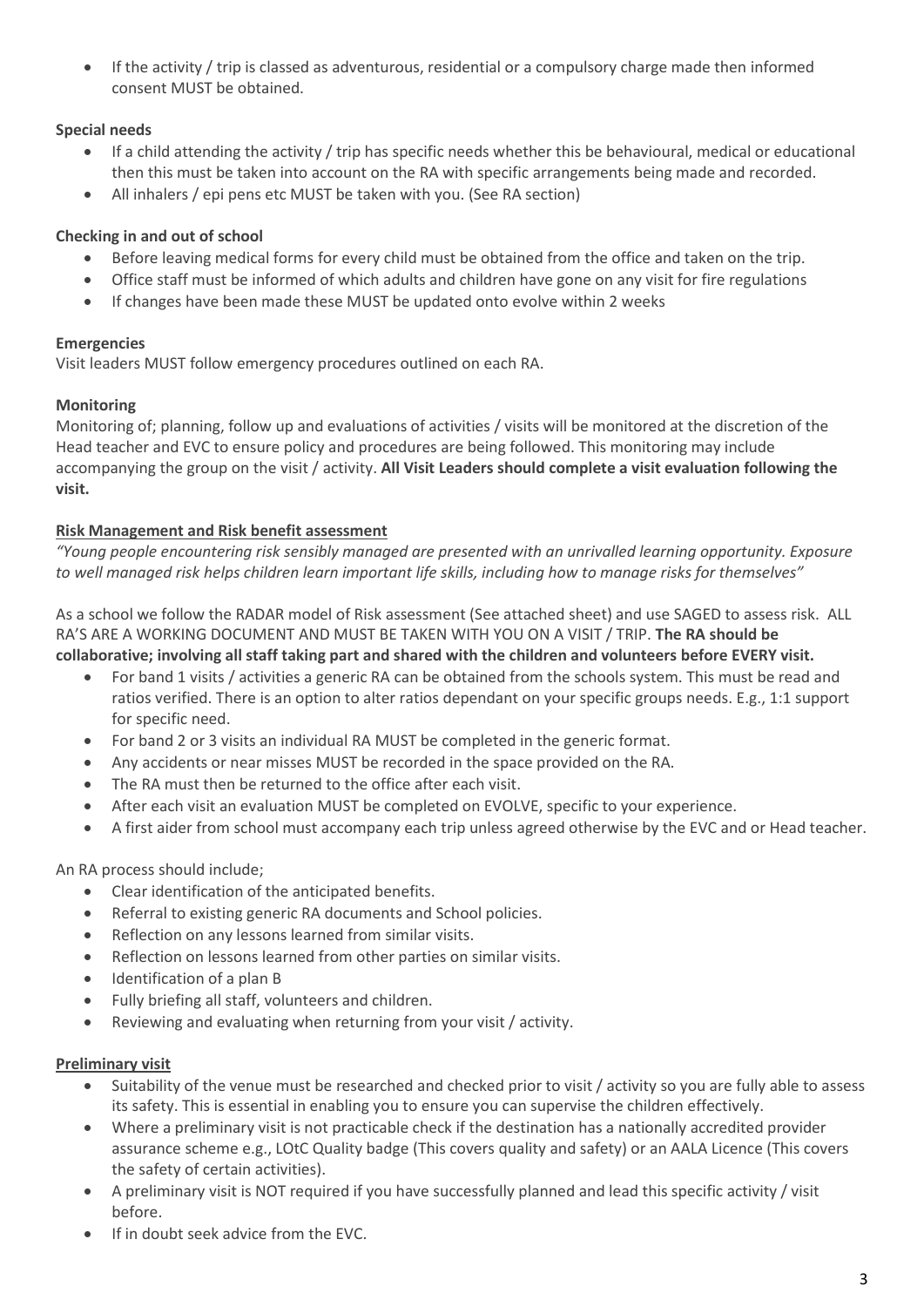## **Visits involving animals**

Staff should visit or discuss with staff at the site to check that all animals on the visit are properly controlled and supervised. Visitors should not touch the animals unless encouraged by their handlers. Supervisors should ensure children wash their hands well with soap and water after handling any animal and then again immediately before eating. Supervisors should adhere to notices and instructions provided by staff at the site.

## **Special Educational needs and disabilities**

We intend that all children will benefit from and take part in the educational visits that we plan. In order for this to happen additional risk assessments, additional adults and or specific plans may need to be put in place to ensure that this can happen depending on the needs of a specific child and this will be clearly stated on the risk assessment. Deciding to exclude a child from taking part in a visit will only be done by SLT if there is a concern that this would increase the risk to that child or others taking part in the trip / activity.

- All staff involved in the trip / activity should be fully briefed ensuring they understand their roles concerning said children.
- Staff who work closely with said children should accompany the trip / activity if possible.
- Ratios MUST be increased to meet said children's needs. The following should be taken into account when deciding the ratio:
- The need to administer medication
- The need for a member of staff to accompany child to the toilet.
- The likelihood of the child absconding.
- The likelihood of a medical emergency arising.
- The way in which change in routine will effect behaviour
- The risk of violence or assault
- The need for 'Team Teach' and trained staff being available.

## **Ratios**

- Leaders must ensure that children are supervised in accordance with the principles of 'effective supervision' as outlined in OEAP guidance.
- Ratios MUST be adhered to as a minimum unless there is a specific stated reason written on the RA and these have been agreed by the EVC and / or Head teacher.
- Ratios MUST be increased when thinking about;
	- The nature of the activity and its duration
	- The location and the environment
	- The age and gender of the children
	- The ability and need of the children
	- Staff competence.

When assessing Ratios needed use **SAGED:**

**S**taffing requirements – Trained? Experienced? Competent? **A**ctivity Characteristics – Specialist? Insurance issues? Licensable? **G**roup characteristics – Prior experience? Behaviour? Special or medical needs? ability? **E**nvironmental conditions – Like last time? Weather? Water levels? **D**istance from support mechanisms – transport? Shelter? Telephone signal?

## **Our schools agreed minimum ratios are;**

| Two year olds  | 1:2 (parents will normally accompany their child) |  |
|----------------|---------------------------------------------------|--|
| <b>Nursery</b> | 1:3                                               |  |
| Reception      | 1:5                                               |  |
| Years $1 - 3$  | 1:6                                               |  |
| Years $4/5/6$  | 1:10                                              |  |

## **Parent helpers**

- Must be suitably competent
- Must have read and understood the RA and their role within this and attended the year group meeting.
- Must not use their mobile telephone or separate from the group at any time.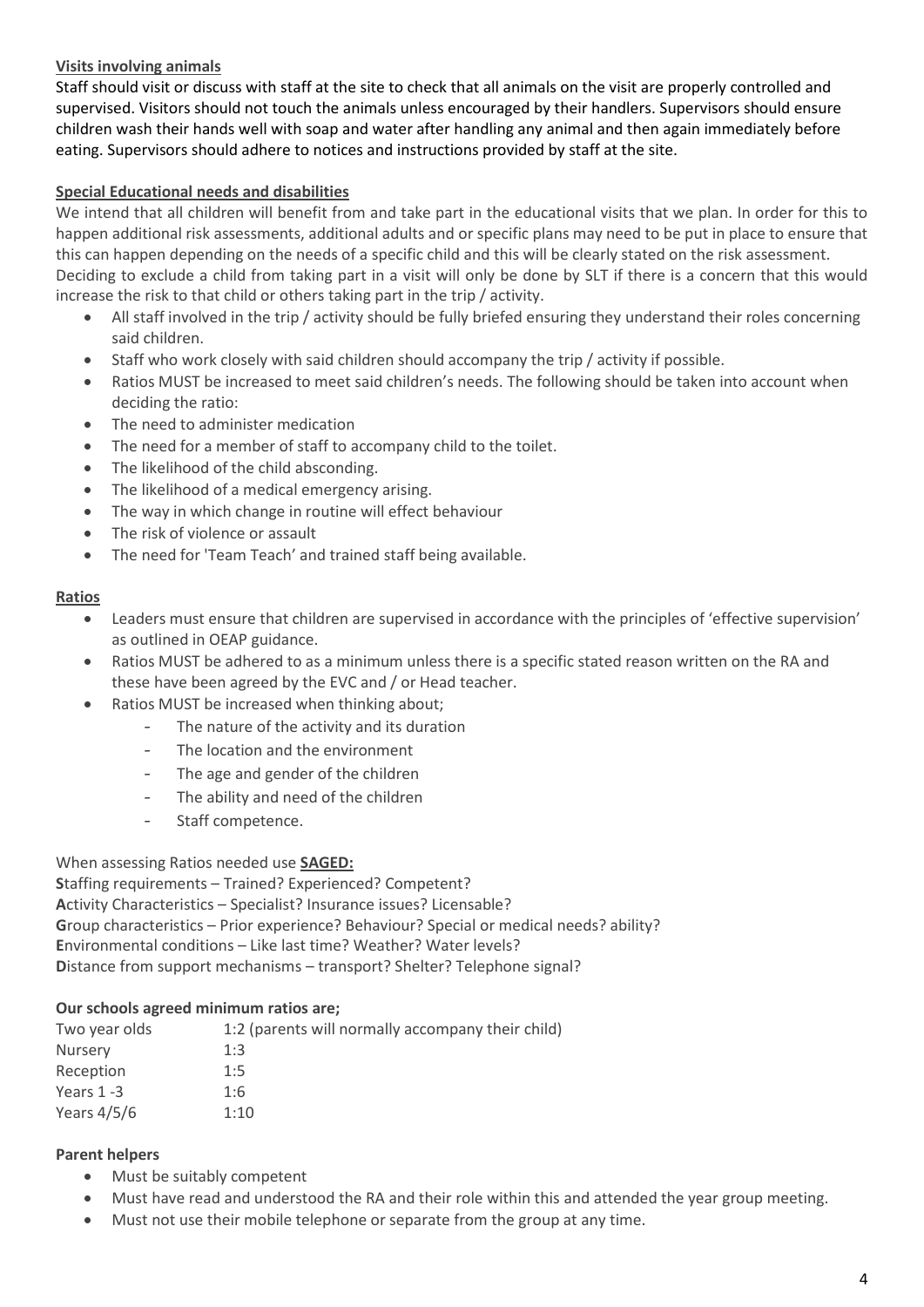- Must NEVER be left unsupervised with children this includes separating from the group for a task or taking children to the toilet.
- Should not have supervisory / group leader role where the group involves their own child, unless a specific reason is stated and agreed on the RA or with the EVC.

## **During the visit / activity**

#### **First aid**

- All inhalers / epi pens etc must be taken as well as permission forms for these.
- A person is appointed in charge of first aid arrangements (Usually the first Aider)
- A suitably stocked first aid kit and sick bags taken.

#### **Transport**

- Hired from a reputable company
- All coaches and minibuses must be fitted with seatbelts
- If using public transport children will not use the front 2 seats and sit downstairs where possible.
- If using Staff cars, staff MUST have business insurance, MOT and have documents checked by school as well as their driving licence. If children are under 135cm then child car seats should be used – please see government information for latest regulations.
- If using staff cars ensure that more than one adult is present in the vehicle.

#### **Sub groups**

- Allocate supervisory responsibility to each adult for a named group and ensure children know who their adult is.
- Ensure each adult knows they are responsible to the visit leader.
- Ensure each adult has a copy of the RA with them.
- Ensure, where an adult is a volunteer / parent, they are NEVER left alone with the children.
- Ensure the Medical forms are appropriately shared between staff so that if groups are separated each member of staff has the required medical consent needed.

## **Head counts**

- Regular head counts are to take place, increasing in frequency when needed.
- Ensure children are aware of a rendezvous point when you first arrive at destination, in case they get separated from the group.

#### **Behaviour**

• The schools behaviour policy is to be followed

#### **Insurance**

- Triumph Trust has joined the Government's RPA scheme that offers insurance for school visits. This does not need to be mentioned when teachers complete the Evolve system.
- Extra insurance may need to be arranged for hazardous visits, residential visits or visits out of the country these must be discussed fully with the Headteacher and the Finance and Admin Manager before making any bookings.

#### **Finance**

Letters sent to parents notifying them of the trip / activity must state that the contribution is voluntary and whether or not the trip / activity will go ahead if there are insufficient contributions. No children are to be excluded if contributions are not made. Please see school charging policy

## **Updated February 2020 – to be reviewed February 2023**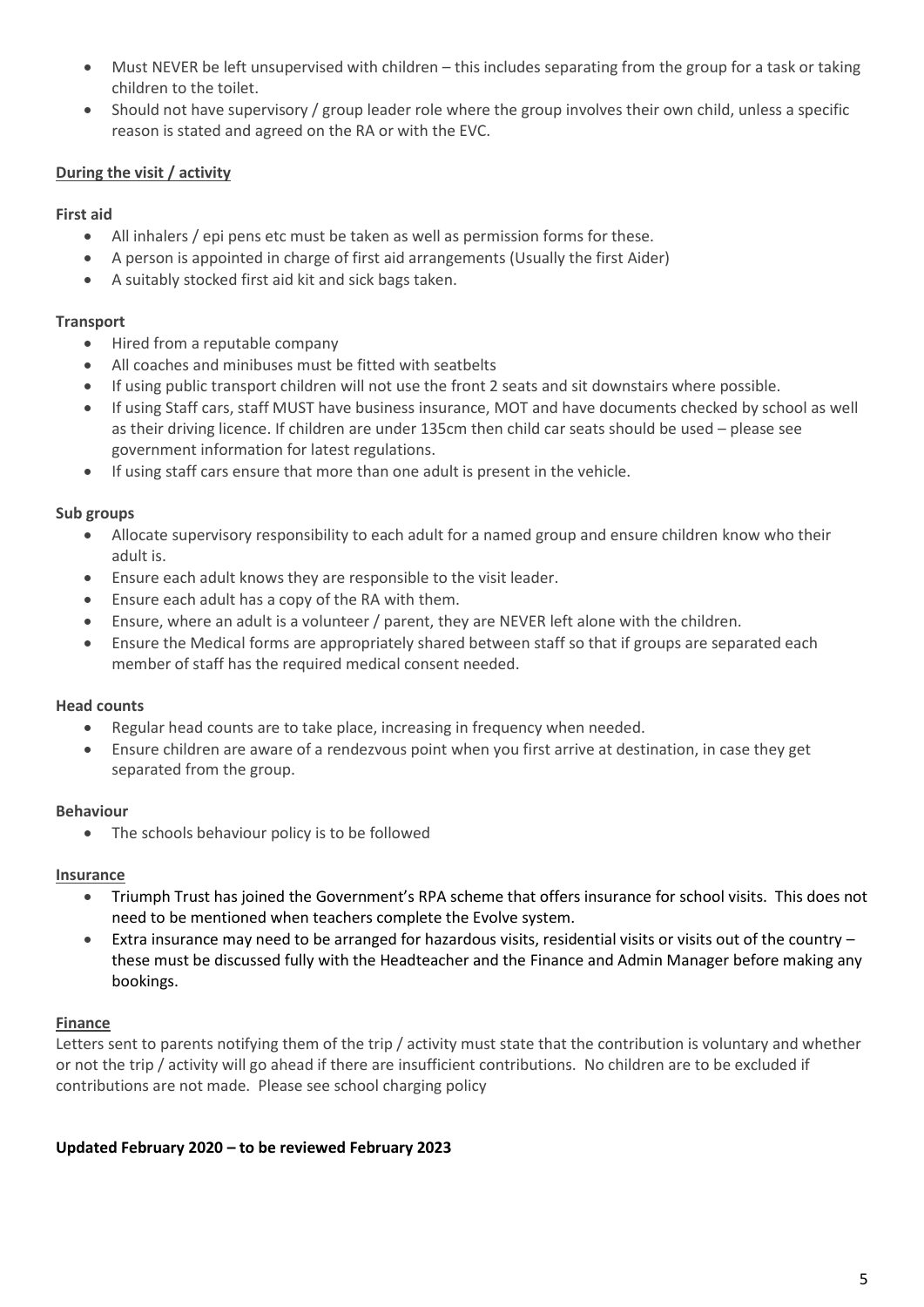# **10 outcomes of outdoor education**

The following 10 outcomes are indicators of high quality outdoor education.

| <b>Outcome</b>         | Why is it important?                    | <b>Indicators</b>                                                                                                 |
|------------------------|-----------------------------------------|-------------------------------------------------------------------------------------------------------------------|
| Enjoyment              | Enjoy and adopt a positive              | Smile often, happy and eager to opt into activities, talk                                                         |
|                        | attitude to learning                    | about experience with enthusiasm, encourage friends to                                                            |
|                        |                                         | take part.                                                                                                        |
| Confidence             | Gain self-esteem and                    | Overcome apprehensions, want a second try at things,                                                              |
|                        | confidence through                      | feel proud of what they have achieved, want a new                                                                 |
|                        | achieving                               | challenge, talk openly about what they are and are not                                                            |
|                        |                                         | good at, a can do attitude, are able to modify aspects of                                                         |
|                        |                                         | behaviour that restrict them.                                                                                     |
| Social awareness       | Developing social skills,               | Appreciate their own strengths, recognise where others                                                            |
|                        | appreciate their own and                | are better at things than them, trust others, support                                                             |
|                        | others contributions                    | others, challenge intolerance, understand how their                                                               |
|                        |                                         | actions impact others, encourage others to achieve,<br>make new friends.                                          |
| Environmental          | Aware of natural                        | Respond positively to new challenges, understand their                                                            |
| awareness              | environment and                         | personal impact on the environment, keen to participate                                                           |
|                        | understand importance of                | in conservation activities, appreciate and draw                                                                   |
|                        | conservation                            | inspiration from natural environment, respect power of                                                            |
|                        |                                         | natural forces, demonstrate care for the environment                                                              |
|                        |                                         | and living things.                                                                                                |
| <b>Activity Skills</b> | Acquire and develop new                 | Develop and adapt new skills, transferring old skills,                                                            |
|                        | skills.                                 | develop mental skills, take responsibility for kit worn                                                           |
|                        |                                         | and its suitability,                                                                                              |
| Personal qualities     | Increased initiative, self-             | Actively involved in planning activity, take responsibility                                                       |
|                        | reliance and responsibility,            | for their own belongings, demonstrate initiative in                                                               |
|                        | perseverance and                        | overcoming their own obstacles, try hard to succeed in                                                            |
|                        | commitment                              | activities they find challenging, persevere with good                                                             |
|                        |                                         | humour, take responsibility for not letting others down.                                                          |
| Key skills             | Developing key skills in of             | Listen to instructions well, come up with and express                                                             |
|                        | communication, problem                  | their own ideas, importance of listening to ideas of                                                              |
|                        | solving, leadership and                 | others, are able to record and describe their                                                                     |
|                        | team work                               | experiences, work cooperatively with others, are willing                                                          |
|                        |                                         | to step back and let others take charge,                                                                          |
| Health and fitness     | Lifelong value of healthy<br>activities | Keep themselves fit, have a positive self-image, talk                                                             |
|                        |                                         | about things they do to keep fit, eat healthily, want to<br>continue their interest in activities outside school, |
| Increased              | Increased motivation                    | Always aim to achieve their best, become self-motivated                                                           |
| motivation and         | contributed to raised                   | learners, show a desire for new challenges, have good or                                                          |
| appetite for           | levels of attainment in                 | improving relationships with teachers and their peers,                                                            |
| learning               | other aspects of their                  | display good or improving behaviour, talk positively                                                              |
|                        | education.                              | about school, have a good or improving attendance,                                                                |
|                        |                                         | participate in a wide variety of school life.                                                                     |
| <b>Broadened</b>       | Become open to a wider                  | Exposed to and more aware of different cultures,                                                                  |
| horizons               | range of employment                     | become more open minded, are happy to leave known                                                                 |
|                        | opportunities and life                  | environments, perceive a wider range of career options,                                                           |
|                        | choices                                 | always aim higher and aspire to achieve.                                                                          |
|                        |                                         |                                                                                                                   |
|                        |                                         |                                                                                                                   |